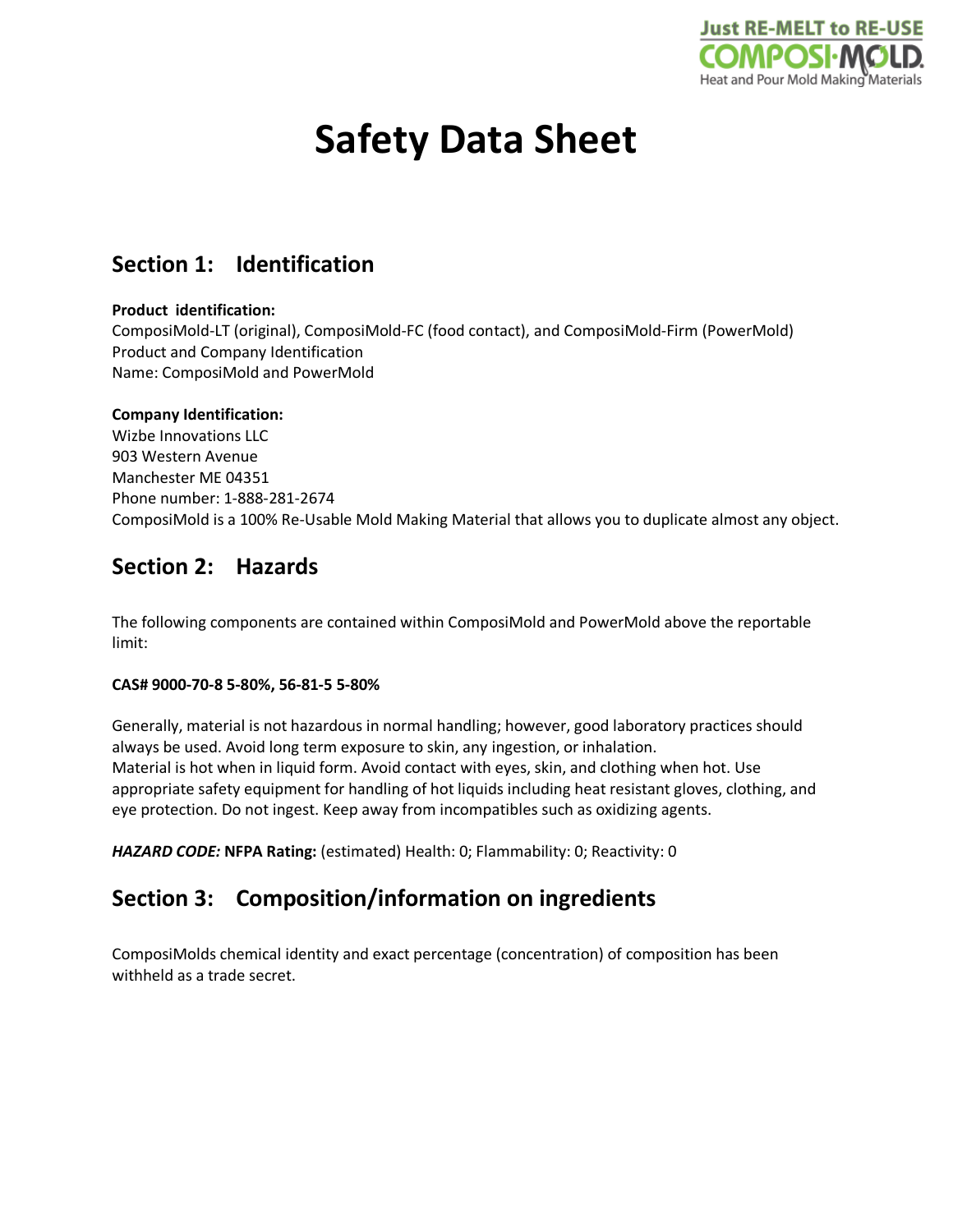

# **Section 4: First-aid measures**

#### *If using in liquid form*:

Eyes: Get medical aid for possible burn. Check for and remove any contact lenses. In case of contact, immediately flush eyes with plenty of water for at least 15 minutes. Cold water may be used. Get medical attention if irritation occurs.

Skin: Get medical aid. Treat as burn. Wash with soap and water. Cover the irritated skin with an emollient. Get medical attention if irritation develops.

Ingestion: Get medical aid. Treat as burn. Dilute with water. Do NOT induce vomiting unless directed to do so by medical personnel. Never give anything by mouth to an unconscious person. Loosen tight clothing such as a collar, tie, belt or waistband. Get medical attention if symptoms appear. Inhalation:

If inhaled, remove to fresh air. If not breathing, give artificial respiration. If breathing is difficult, give oxygen. Get medical attention immediately.

#### *If in Solid form*:

Eyes: flush eyes with plenty of water for at least 15 minutes. Cold water may be used. Get medical attention if irritation occurs.

Skin: wash off material with water. If irritation persists, seek medical attention.

Ingestion: Give several glasses of milk or water. Vomiting may occur, but is not necessary to induce. Never give anything by mouth to an unconscious person.

### **Section 5: Fire-fighting measures**

SMALL FIRE: Use DRY chemical powder.

LARGE FIRE: Use water spray, fog or foam. Do not use water jet.

**Flash point:** None known

**Auto-ignition temperature**: 470 C(698 F) (NFPA Fire Protection Guide to Hazardous Materials, 13th ed. 2002; NIOSH ICSC, 2001; CHRIS 2001)

#### **Glycerin Flash Points:**

CLOSED CUP: 160°C (320°F). (Chemical Hazard Response Information System, 2001; Lewis, 1997). OPEN CUP: 177°C (350.6°F) (Budavari, 2000; Chemical Response Information System, 2001; NIOSH ICSC, 2001)

OPEN CUP: 199 C(390 F) (National Fire Protection Association, Fire Protection Guide to Hazardous Materials, 13 ed., 2002)

**Flammable Limits:** LOWER: 0.9%

**Products of Combustion:** These products are carbon oxides (CO, CO2), irritating and toxic fumes.

**Fire Hazards in Presence of Various Substances:** Slightly flammable to flammable in presence of open flames and sparks, of heat, of oxidizing materials. Non-flammable in presence of shocks.

**Explosion Hazards in Presence of Various Substances**: Risks of explosion of the product in presence of mechanical impact: Not available.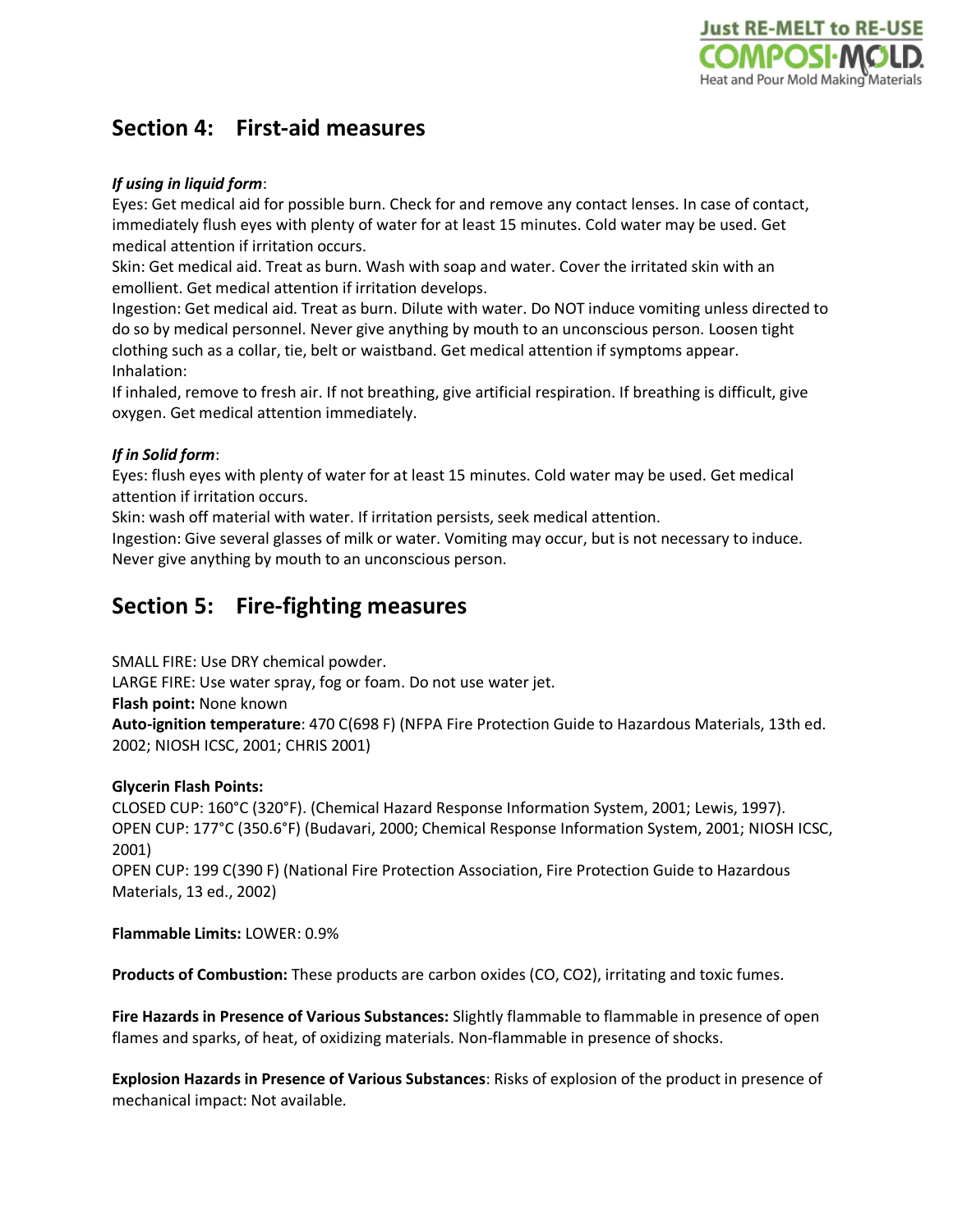

#### **Risks of explosion of the product in presence of static discharge**: Not available.

#### **Special Remarks on Explosion Hazards:**

ComposiMold may be incompatible with strong oxidizers such as chromium trioxide, potassium chlorate, or potassium permanganate and may explode on contact with these compounds. Explosive glyceryl nitrate is formed from a mixture of glycerin and nitric and sulfuric acids. Perchloric acid , lead oxide + glycerin form perchloric esters which may be explosive. Glycerin and chlorine may explode if heated and confined.

### **Section 6: Accidental release measures**

STEPS TO BE TAKEN IN CASE MATERIAL IS RELEASED OR SPILLED:

#### **Small Spill:**

In solid form: sweep up and dispose of as necessary. In liquid form, Absorb with an inert dry material and place in an appropriate waste disposal container. Finish cleaning with water on the contaminated surface and dispose of according to local and regional authority requirements.

#### **Large Spill:**

Stop leak if without risk. If the product is in its solid form: Put the material into a convenient waste disposal container. If the product is in its liquid form: Do not get water inside container. Absorb with an inert material and put the spilled material in an appropriate waste disposal. Prevent entry into sewers, basements or confined areas; dike if needed. Call for assistance on disposal. Finish cleaning by spreading water on the contaminated surface and allow to evacuate through the sanitary system.

Use proper personal protective equipment.

### **Section 7: Handling and storage**

This material is biodegradable. This material is not considered a hazardous waste. Handle as biodegradable material.

General Information: Use proper personal protective equipment.

# **Section 8: Exposure controls/personal protection**

Respiratory Protection (Specify type): Dust protector

Ventilation - local exhaust: As needed

Ventilation - Mechanical (general): As needed

Eye Protection: Safety Glasses. Wear appropriate protective eyeglasses or chemical safety goggles as described by OSHA's eye and face protection regulations in 29 CFR 1910.133 or European Standard EN166.

Skin: Wear appropriate protective gloves to prevent skin exposure and protect from heat.

Clothing: Wear appropriate protective clothing to prevent skin exposure and protect from heat.

Other Protective clothing: Use good manufacturing practice

Work/ Hygienic Practices: Use good manufacturing practice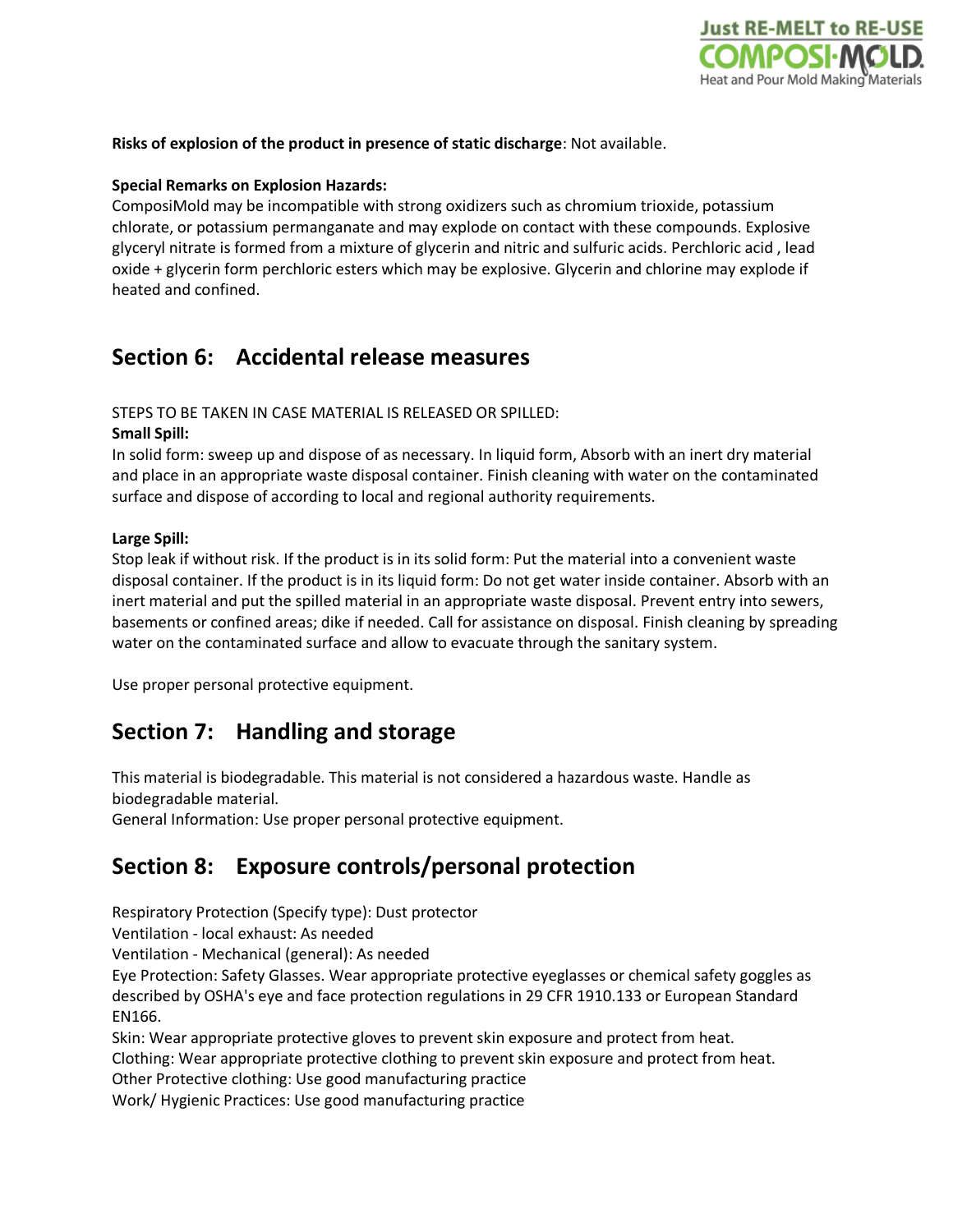

# **Section 9: Physical and chemical properties**

- **Appearance: Rubbery, Amber color**
- **-** lower flammability limits: .9%
- **Odor: Citrus, or Mint**
- Odor threshold: Unknown
- Vapor density: 3.1 (vs air)
- $pH: 5.5$
- Relative density : 1.26 g/cm<sup>3</sup>
- Melting point: 130 Fahrenheit freezing point 5 Fahrenheit
- **Solubility(ies): 5M at 20 Celsius**
- Initial boiling point and boiling range: 100 Celsius
- Flash point: 320 Fahrenheit
- **Evaporation rate: .1**
- **Flammability: Unknown**
- Vapor pressure: Approx. 10mmHg (20 Celsius)
- Partition coefficient: n-octanol/water: N/A
- **Auto-ignition temperature: 460 Celsius**
- **•** Decomposition temperature: 90 Celsius
- **Viscosity: 1,000-10,000 Cps**

### **Section 10: Stability and reactivity**

#### **Reactivity:**

No information available

#### **Chemical stability:**

Stability: Stable under normal temperatures and pressures.

#### **Other:**

Hazardous Polymerization: None known

**Products of Combustion:** These products are carbon oxides (CO, CO2), irritating and toxic fumes.

**Fire Hazards in Presence of Various Substances:** Slightly flammable to flammable in presence of open flames and sparks, of heat, of oxidizing materials. Non-flammable in presence of shocks.

**Explosion Hazards in Presence of Various Substances**: Risks of explosion of the product in presence of mechanical impact: Not available.

**Risks of explosion of the product in presence of static discharge**: Not available.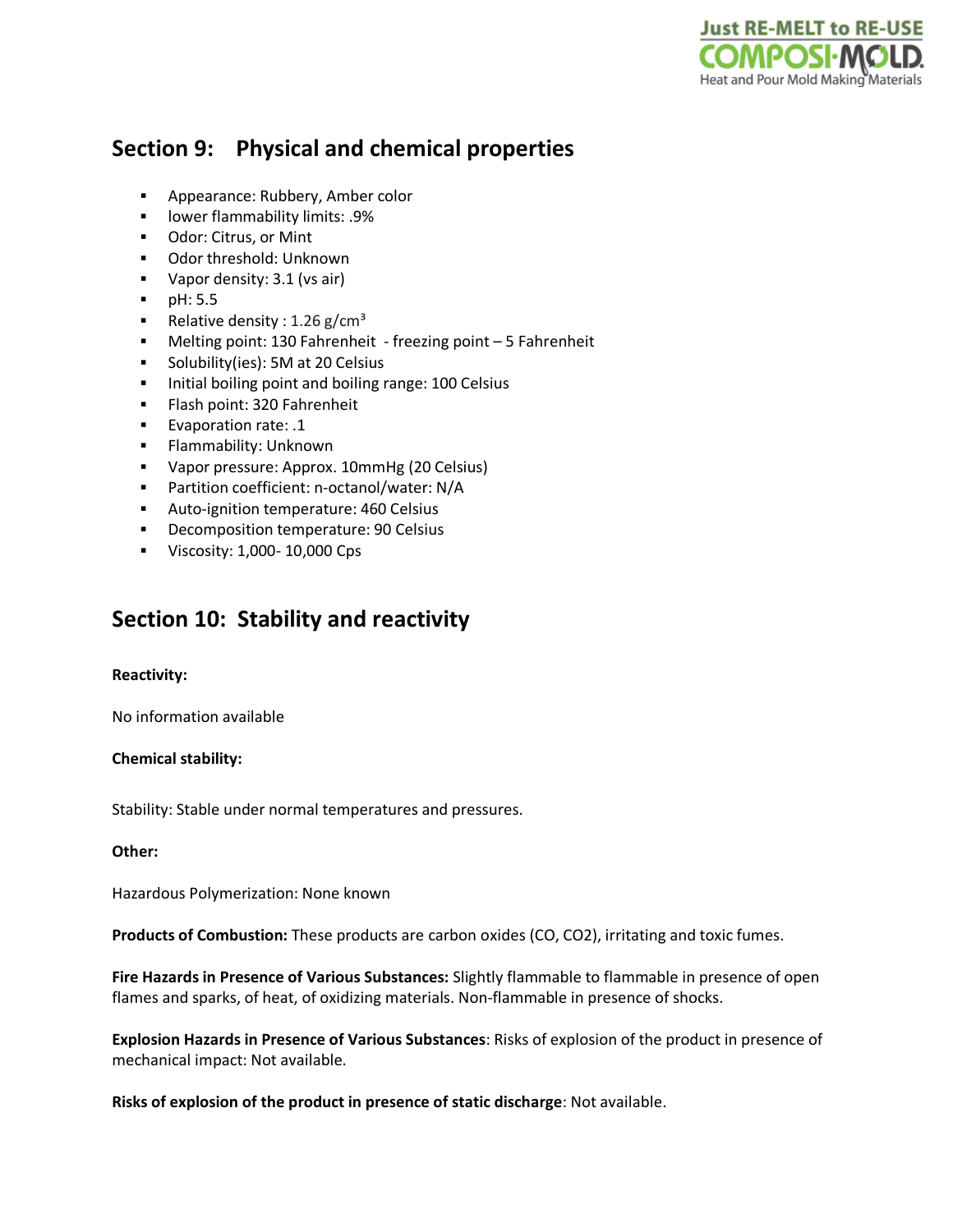

#### **Special Remarks on Explosion Hazards:**

ComposiMold may be incompatible with strong oxidizers such as chromium trioxide, potassium chlorate, or potassium permanganate and may explode on contact with these compounds. Explosive glyceryl nitrate is formed from a mixture of glycerin and nitric and sulfuric acids. Perchloric acid, lead oxide + glycerin form perchloric esters which may be explosive. Glycerin and chlorine may explode if heated and confined.

# **Section 11: Toxicological information**

#### **Likely routes of exposure**

(Inhalation, ingestion, Skin, and eye contact)

#### **Common immediate effects**

#### **Short term exposure**

- Inhalation- NA
- Ingestion cramps
- Skin contact Burns (if liquid)
- Eye contact Burns (if liquid)

#### **Common delayed effects**

#### **Short term exposure**

- Inhalation NA
- Ingestion Cramps, abdominal pain, diarrhea
- Skin contact Burns (if liquid)
- Eye contact Burns (if liquid)

#### **Common chronic effects**

#### **Short term exposure**

- Inhalation unkown
- Ingestion Cramps, abdominal pain, diarrhea
- Skin contact Burns, Blisters (if liquid)
- Eye contact Burns (if liquid)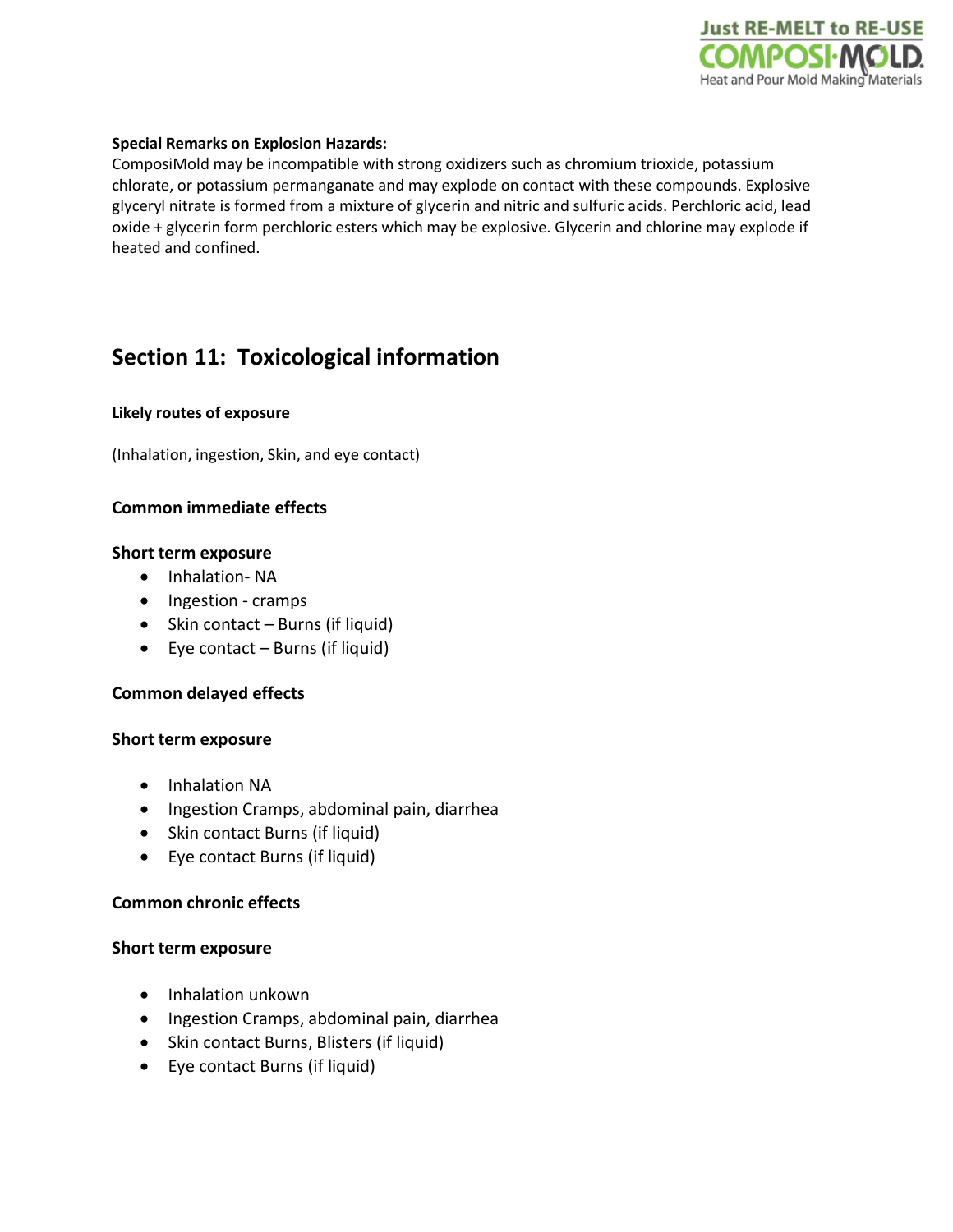

#### **Common immediate effects**

#### **Long term exposure**

- Inhalation- NA
- Ingestion Cramps, abdominal pain, diarrhea
- Skin contact Burns, blisters (if liquid)
- Eye contact Burns, blisters, (if liquid)

#### **Common delayed effects**

#### **Long term exposure**

- Inhalation- NA
- Ingestion Cramps, abdominal pain, diarrhea
- Skin contact Burns, blisters (if liquid)
- Eye contact Burns, blisters, (if liquid)

#### **Common chronic effects**

#### **Long term exposure**

- Inhalation- NA
- Ingestion Cramps, abdominal pain, diarrhea
- Skin contact Burns, blisters (if liquid)
- Eye contact Burns, blisters, (if liquid)

Toxicological Data on Ingredients: Glycerin: ORAL (LD50): Acute: 12600 mg/kg [Rat]. 4090 mg/kg [Mouse]. DERMAL (LD50): Acute: 10000 mg/kg [Rabbit]. MIST(LC50): Acute: >570 mg/m 1 hours [Rat].

No exposure limits established for material.

# **Section 12: Ecological information**

**This material is biodegradable.** This material is not considered a hazardous waste. Handle as biodegradable material.